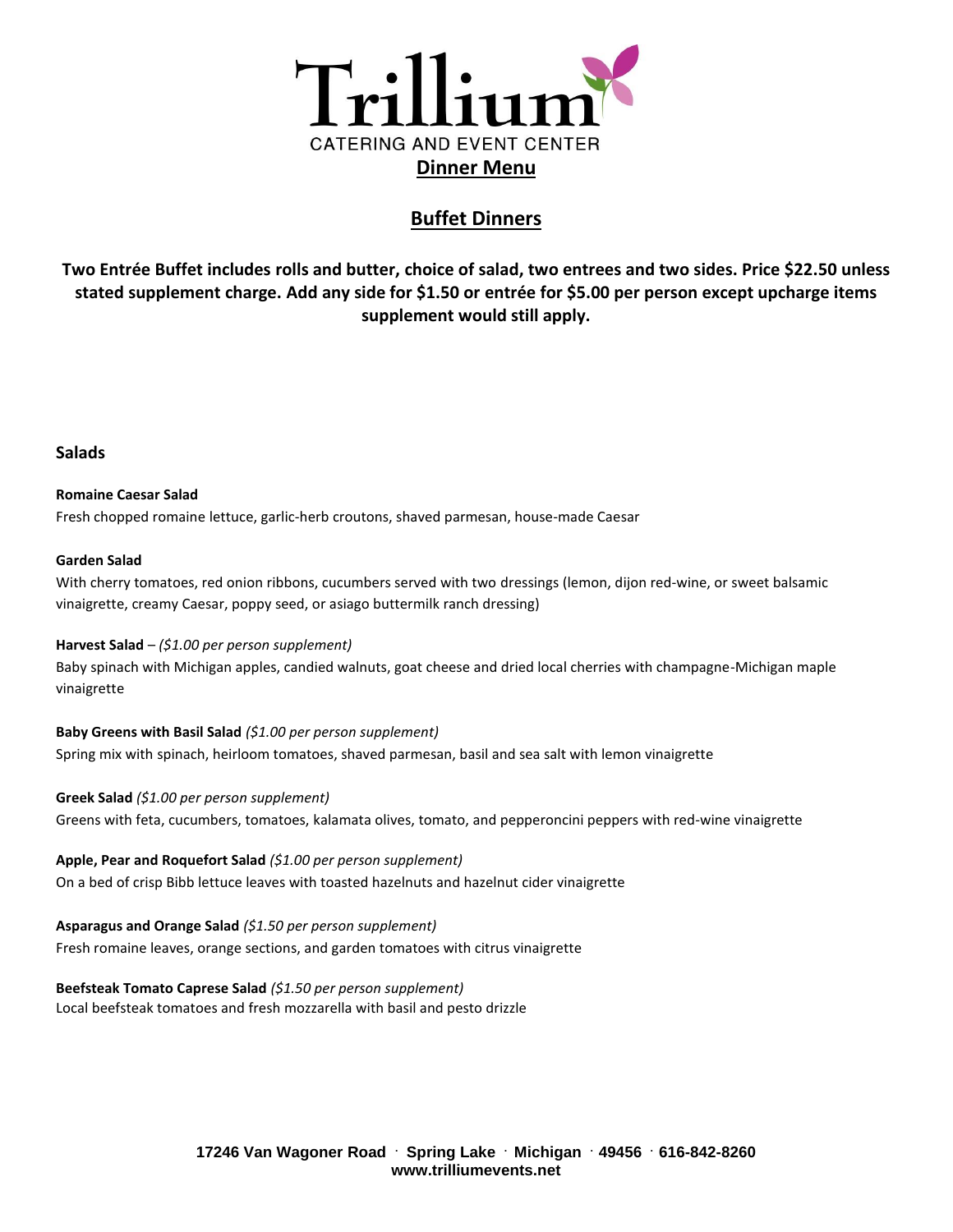## **Entrées – Beef Options**

**Top Sirloin** Chef carved herb crusted top sirloin with caramelized onions and gorgonzola cream

**Beef Bourguignonne** Burgundy braised beef with caramelized onions and red wine jus

**Beef Carbonade** Michigan ale braised beef with roasted mushroom demi glaze

**Beef Stroganoff** Braised beef tips with crimini mushrooms, pearl onions, and dijon cream

**Prime Rib** *(\$6.00 per person supplement)* Chef carved sea salt and herb crusted rib-eye with herb jus and horseradish sauce

**Beef Tenderloin** *(\$8.00 per person supplement)* Chef carved choice tenderloin with morel mushroom demi glaze

## **Entrées – Poultry Options**

**Chicken Marsala** Sautéed chicken breast with sautéed mushrooms, tomatoes, scallion and marsala crème

**Bourbon BBQ Chicken** BBQ rubbed grilled chicken with bourbon BBQ sauce

**Asian Chicken**

Ginger soy marinated chicken with napa cabbage slaw and sweet-teriyaki glaze

**Orange-Coriander Chicken** Coriander and orange marinated chicken breast with coriander-cilantro beurre blanc

**Honey-Chipotle Chicken** Cilantro-lime grilled chicken with honey-chipotle glaze

**Roasted turkey breast** Chef carved oven roasted turkey breast with herb jus

**Lemon-herb Chicken Picatta** Sautéed chicken breast with mushrooms, capers, tomatoes and lemon butter

**Chicken and Brie** Herb roasted chicken breast topped with baby brie and apple-fig chutney

**Bacon Wrapped Chicken** Applewood smoked bacon wrapped chicken with chili glaze

**Chicken Caprese** Sautéed chicken breast wrapped with prosciutto ham and fresh mozzarella topped with tomato bruschetta

**Duck Confit** *(\$3.00 per person supplement)* Slow braised duck leg, slow cooked until fork tender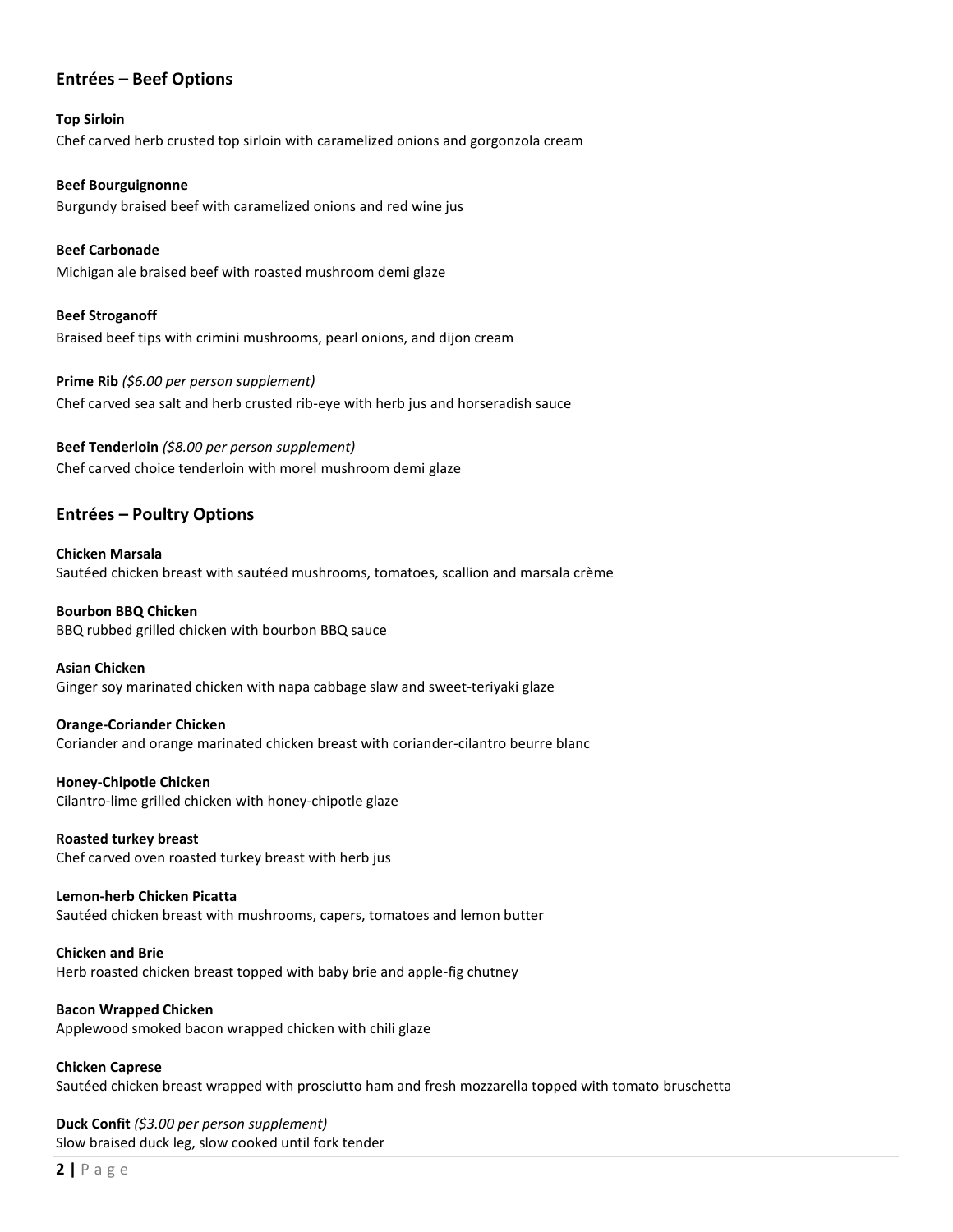### **Entrées – Pork Options**

**Roasted Pork loin** Chef carved slow roasted, herb crusted pork loin with stone ground mustard cream

**Stuffed Pork loin** Chef carved spinach, gorgonzola, and sundried tomato stuffed pork loin with herb jus

**Buttermilk Pork Chops** Pan fried buttermilk marinated boneless pork chops with caramelized onions – mushroom demi glaze

**Jerk Pork Tenderloin** Mustard-jerk marinated pork tenderloin with grilled pineapple salsa

**Asian Pork Tenderloin** Ginger-soy marinated pork tenderloin with sweet teriyaki glaze

**BBQ Pork** Slow braised pork with carolina BBQ sauce

**Maple glazed ham** Chef carved Michigan maple glazed ham with apple-dried cherry chutney

# **Entrées – Fish and Vegetarian Options**

**Cornmeal Crusted Tilapia** Cornmeal crusted tilapia with cajun remoulade

**Ginger-Sesame Salmon** *(\$3.00 per person supplement)* Sesame crusted salmon with ginger-cilantro glaze

**Mahi-Mahi** *(\$3.00 per person supplement)* Grilled mahi-mahi with pineapple salsa and sweet soy glaze

**Vegetable Lasagna** Grilled vegetable and four cheese lasagna with roasted tomato sauce

**Stuffed Eggplant** Roasted vegetable, feta and quinoa stuffed eggplant with olive oil braised tomatoes

#### **Baked Ziti**

Roasted seasonal vegetables, baked with basil-marinara, herbed ricotta and provolone cheeses

*\*These items are cooked to order and may be served raw or undercooked. Consuming raw or undercooked meats, poultry, seafood, shellfish, or eggs may increase your risk of food-borne illness.*